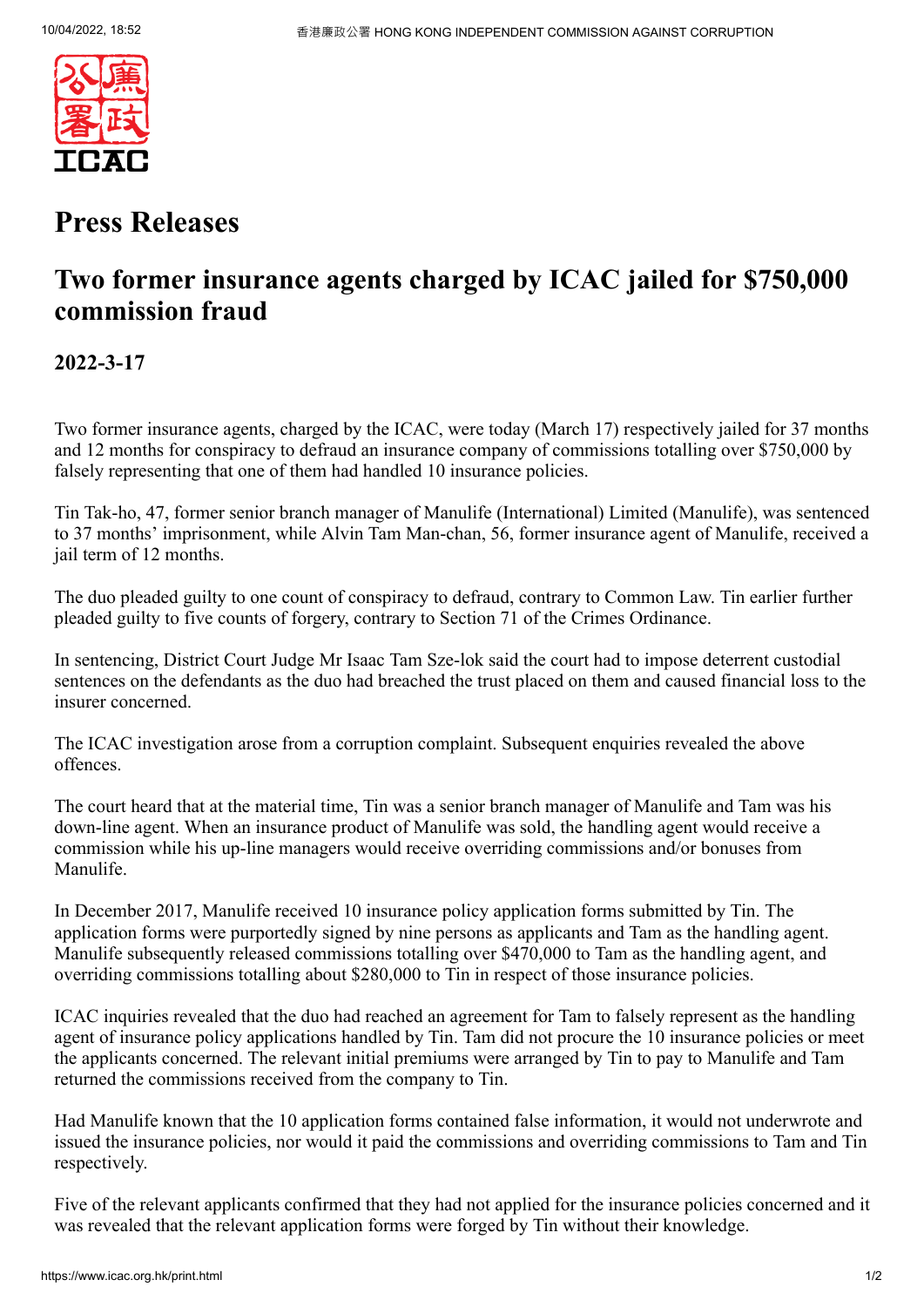10/04/2022, 18:52 香港廉政公署 HONG KONG INDEPENDENT COMMISSION AGAINST CORRUPTION

Manulife had rendered full assistance to the ICAC during its investigation into the case.

The prosecution was today represented by Senior Public Prosecutor Paggie Lee, assisted by ICAC officers Jeff Chow and Romeo Chu.

Over the years, the ICAC has been actively providing corruption prevention services to insurance organisations and arranging ethics training for practitioners. For details, please visit the Ethics Promotion Website for the Insurance Industry (hkbedc.icac.hk/insurance/en/). [Back to Index](https://www.icac.org.hk/index.html)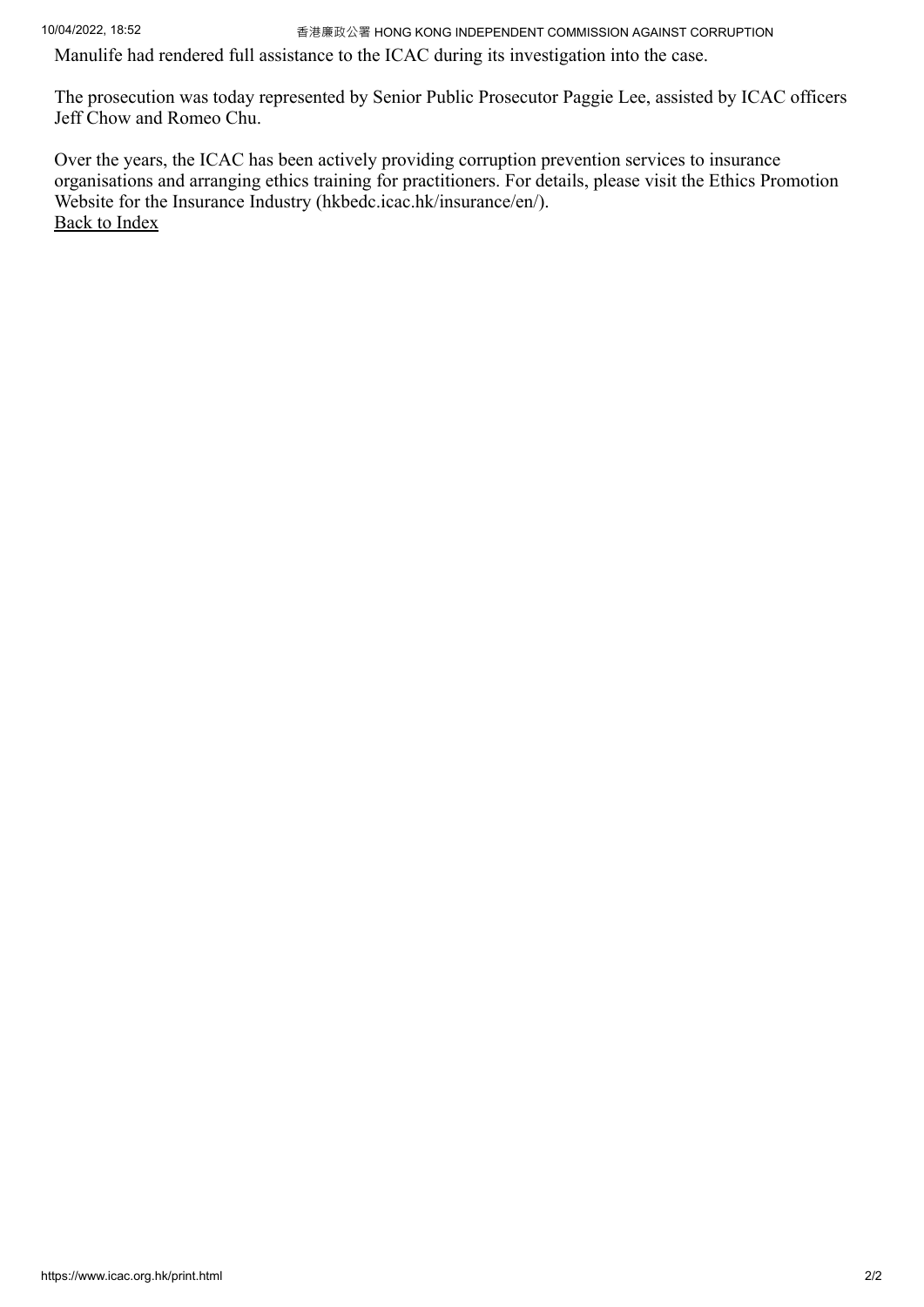

# **新聞公佈**

### **遭廉署起訴兩名前保險代理詐騙佣金75萬元判囚**

#### **2022年3月17日**

廉政公署早前落案起訴兩名前保險代理,訛稱10份保單由其中一人處理,串謀詐騙一間保險公司佣 金共逾75萬元。兩名被告今日(3月17日)分別被判入獄37個月及12個月。

田德浩,47歲,宏利人壽保險(國際)有限公司(宏利)前高級分行經理,被判入獄37個月,而譚文燦, 56歳,宏利前保險代理,則被判囚12個月。

二人早前承認一項串謀詐騙罪名,違反普通法。田德浩另承認五項偽造罪名,違反《刑事罪行條 例》第71條。

區域法院法官譚思樂判刑時稱,二人違反誠信,導致保險公司經濟損失,必須判處具阻嚇性的監禁 刑罰。

廉署早前接獲貪污投訴,調查後揭發上述罪行。

案情透露,田德浩案發時任職宏利高級分行經理,譚文燦為其下線代理。若保險代理售出宏利產 品,經辦保單者會獲發佣金,而其上線經理則會獲發上線經理管理佣金及/或獎金。

宏利2017年12月接獲10份由田德浩提交的保單申請表,申請表看來由九名人十簽署為投保人,並由 譚文燦簽署為經辦代理。宏利其後就有關保單向譚文燦發放經辦代理佣金共逾47萬元,並向田德浩 發放上線經理管理佣金共約28萬元。

廉署調杳發現,一人曾協議在田德浩經辦的保單申請中,訛稱譚文燦為經辦代理。譚文燦並沒有銷 售該10份保單或與相關投保人會面。涉案首期保費均由田德浩安排向宏利支付,而譚文燦則將他從 該公司收取的佣金轉交予田德浩。

若宏利知悉該10份申請表載有虛假資料,則不會承保及發出該等保單,亦不會向譚文燦及田德浩分 別發放佣金及上線經理管理佣金。

相關保單投保人中有五人確認從未申請有關保單,而田德浩在他們不知情下偽造相關申請表。

宏利在廉署調查案件期間提供全面協助。

控方今日由高級檢控官李佩璣代表出庭,並由廉署人員周雲龍及朱俊軒協助。

廉署一直積極向保險機構推廣防貪服務,並為從業員安排誠信培訓,詳情可瀏覽「保險業道德資源 網站」(hkbedc.icac.hk/insurance/tc/)。